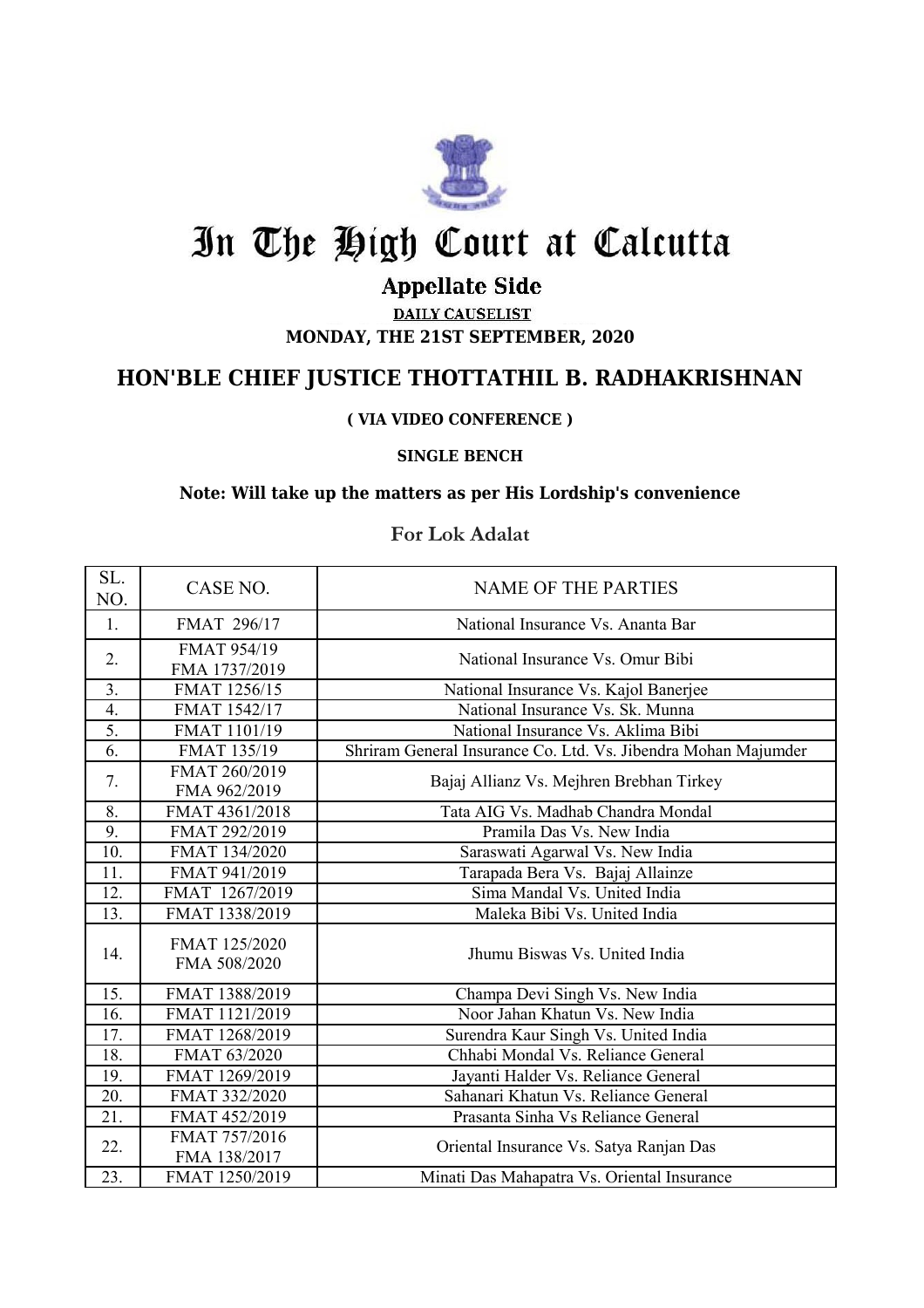| 24.               | FMAT 1320/2014                 | National Insurance Co. Ltd. Vs. Runu Chalak         |
|-------------------|--------------------------------|-----------------------------------------------------|
| 25.               | FMAT 1509/2012                 | National Insurance Co. Ltd. Vs. Urmila Singh        |
| 26.               | FMA 401/2017                   | New India Assurance Co. Ltd. Vs. Miron Mondal       |
| 27.               | FMAT 608/2019                  | Sew Prasad Singh Vs. New India Assurance Co. Ltd.   |
| 28.               | FMA 2222/2015                  | New India Assurance Co. Ltd. Vs. Delowara Sekh      |
| 29.               | FMAT 122/2020                  | Oriental Indurance Co. Ltd. Vs. Swastika Sengupta   |
| 30.               | FMAT 841/2016                  | Bela Rani Jana Vs. United India Insurance Co. Ltd.  |
|                   | FMA 4631/2016                  |                                                     |
| 31.               | FMAT 124/2018                  | Rabidasi Sarkar Vs. United India Insurance Co. Ltd. |
| $\overline{32}$ . | FMAT 1160/2019                 | Parbati Soren Vs. United India Insurance Co. Ltd.   |
| 33.               | FMA 464/2012                   | United India Insurance Co. Ltd. Vs. Shila Devi.     |
|                   | FMA 1629/2013                  | Oriental Insurance Company Ltd. Vs. Amitava Datta   |
| 34.               | With                           |                                                     |
|                   | FMA 716/2009                   | Amitava Datta Vs. Oriental Insurance Company Ltd.   |
|                   | FMA 1107/2009                  | Oriental Insurance Co. Ltd. Vs. Amitava Datta       |
| 35.               | With                           | Amitava Datta Vs. Oriental Insurance Co. Ltd.       |
|                   | FMAT 1369/2008                 |                                                     |
| 36.               | FMAT 994/2010                  | Oriental Insurance Co. Ltd. Vs. Radharani Das       |
|                   | FMA 1226/2013                  |                                                     |
| 37.               | FMAT 649/2018<br>FMA 1877/2018 | Oriental Insurance Co. Ltd. Vs. Byomkesh Bhowmik    |
|                   | FMAT 754/2015                  |                                                     |
| 38.               | FMA 2851/2016                  | Oriental Insurance Co. Ltd. Vs. N. Lalita           |
|                   | FMAT 4074/2006                 |                                                     |
| 39.               | FMA 2527/2007                  | Firoiza Bibi Vs. Oriental Insurance Co. Ltd.        |
| 40.               | FMAT 1420/2008                 | Haphij Vs. Muktar Alam                              |
|                   | FMAT 1562/2008                 |                                                     |
| 41.               | FMA 960/2009                   | Oriental Insurance Co. Ltd. Vs. Nadim Hussain       |
| 42.               | FMAT 2820/2006                 | Jagat Singh Dugal Vs. Oriental Insurance Co. Ltd.   |
|                   | FMA 792/2013                   |                                                     |
| 43.               | FMAT 71/2013                   | Oriental Insurance Co. Ltd. Vs. Golendur Begum      |
| 44.               | FMAT 836/2009                  | Oriental Insurance Co. Ltd. Vs. Halima Bewa         |
|                   | FMA 1434/2009                  |                                                     |
| 45.               | FMAT 352/2017                  | Dulai Barman Vs. Oriental Insurance Co. Ltd.        |
|                   | FMA 1338/2017                  |                                                     |
| 46.               | FMAT 180/2008<br>FMA 793/2008  | Jagat Paul Vs. Oriental Insurance Co. Ltd.          |
| 47.               | FMAT 1222/2007                 | Altab Molla Vs. Oriental Insurance Co. Ltd.         |
|                   | FMAT 323/2013                  |                                                     |
| 48.               | FMA 1297/2013                  | Kabita Mondal Vs. Oriental Insurance Co. Ltd.       |
|                   | FMAT 322/2013                  |                                                     |
| 49.               | FMA 1298/2013                  | Manju Gayen Vs. Oriental Insurance Co. Ltd.         |
|                   | FMAT 271/2012                  |                                                     |
| 50.               | FMA 885/2012                   | Oriental Insurance Co. Ltd. Vs. Shanti Devi Prasad  |
| 51.               | FMAT 975/2014                  | Sankar Chakraborty Vs Oriental Insurance Co. Ltd.   |
|                   | FMA 2553/2014                  |                                                     |
| 52.               | FMAT 946/2016                  | Nazir Noor Quadir Vs. Dipali Ghosh                  |
|                   | FMA 177/2017                   |                                                     |
| 53.               | FMAT 1304/2012                 | Oriental Insurance Co. Ltd. Vs. Sahajan Khatun      |
|                   | FMA 289/2013                   |                                                     |
| 54.               | FMAT 1150/2016                 | Oriental Insurance Co. Ltd. Vs. Malati Subba        |
| 55.               | FMA 1203/2016                  | Anup Chatterjee Vs. Oriental Insurance Co. Ltd.     |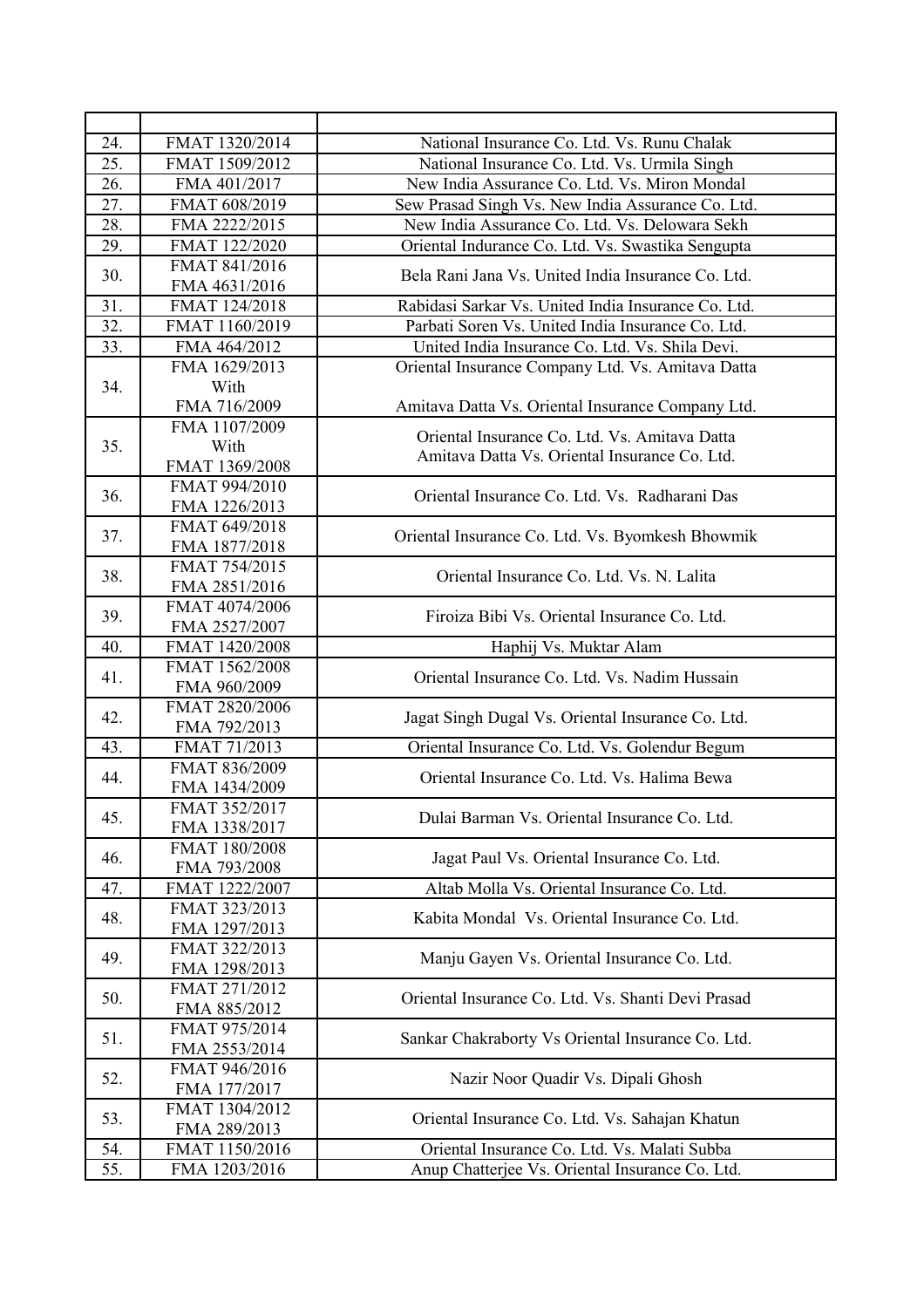| 56. | FMAT 784/2016<br>FMA 23/2018    | Rohit Jha Vs. Anil Dutta & Samar Halder and Oriental Insurance Co.<br>Ltd. |
|-----|---------------------------------|----------------------------------------------------------------------------|
| 57. | FMAT 1635/2010<br>FMA 2310/2014 | Oriental Insurance Co. Ltd. Vs. Aruna Chatterjee                           |
| 58. | FMAT 84/2013<br>FMA 1200/2013   | Nimai Ch. Roy Vs. Oriental Insurance Co. Ltd.                              |
| 59. | FMAT 373/2015<br>FMA 4745/2015  | Chandra Das Vs. Oriental Insurance Co. Ltd.                                |
| 60. | FMAT 789/2013<br>FMA 3288/2013  | Oriental Insurance Co. Ltd. Vs. Ramdulal Pradhan                           |
| 61. | FMAT 1116/2011<br>FMA 434/2012  | Oriental Insurance Co. Ltd. Vs. Sefali Roy                                 |
| 62. | FMAT 279/2013<br>FMA 1296/2013  | Oriental Insurance Co. Ltd. Vs. Ramkumari Devi                             |
| 63. | FMAT 101/2019<br>FMA 317/2019   | Sarifuddin Amed Vs. Oriental Insurance Co. Ltd.                            |
| 64. | FMAT 1273/2019                  | Pradip Kr. Halder Vs. ICICI Bank                                           |
| 65. | FMAT 1122/2015                  | ICICI Lombard Gen. Ins. Co. Ltd. Vs. Belal Mallick and Anr.                |
| 66. | FMA 2629/2016                   | ICICI Lombard Gen. Ins. Co. Ltd. Vs. Abhinab Sinha and anr.                |
| 67. | FMA 180/2017                    | ICICI Lombard Gen. Ins. Co. Ltd. Vs. Smt. Gita Rani Das and Ors.           |
| 68. | FMA 247/2019                    | ICICI Lombard General Ins. Co. Ltd. VS. Faijulla Laskar and others.        |
|     | COT 12/2019                     |                                                                            |
| 69. | FMA 2398/2014                   | ICICI Lombard General Ins. Co. Ltd. VS. Minara Khatun Saiyeada and         |
|     |                                 | others                                                                     |
| 70. | FMA 1240/2007                   | India Insurance Co. Ltd. Vs. Ambika Sahoo and Ors.                         |
| 71. | FMAT 1077/2011                  | United India Ins. Co. Ltd. Vs. Md. Atiar Rahaman Laskar alias Atiar        |
|     |                                 | Rahaman and another                                                        |
| 72. | FMAT 712/2016                   | India Ins. Co. Ltd. Vs. Anindita Panda(Nanda) and ors.                     |
| 73. | FMA 319/2010                    | National Ins. Co. Ltd. Vs. Maya Mondal and others.                         |
| 74. | FMA 835/2009                    | National Ins. Co. Ltd. VS. Anju Roy and others.                            |
| 75. | FMA 986/2012                    | National Ins. Co. Ltd. VS. Anirban Dutta and anr.                          |
| 76. | FMA 2004/2013                   | National Ins. Co. Ltd. VS. Oritri Basu and others.                         |
| 77. | FMAT 1541/2012                  | The New India Ass. Co. Ltd. VS. Archana Dey and Ors.                       |
|     | COT 82/2013                     |                                                                            |
| 78. | FMA 1417/2009                   | New India Ass. Co. Ltd. Vs. Gour Hari Samanta and anr.                     |
| 79. | FMA 144/2013                    | New India Assurance Co. Ltd. Vs. Swapna Acharya & Ors.                     |
| 80. | FMA 964/2013                    | The New India Assurance Co. Ltd. Vs. Sashwati Chatterjee and ors.          |
| 81. | FMA 771/2009                    | The New India Assurance Co. Ltd. VS. Smt. Mongla Poddar and Ors.           |
| 82. | FMAT 363/2013                   | Oriental Ins. Co. Ltd. VS. Rikta Maity and another.                        |
| 83. | FMA 1744/2014                   | The Oriental Ins. Co. Ltd. Vs. Kamalabati Thakur and Ors.                  |
| 84. | FMA 1534/2008                   | The New India Assurance Co. Ltd. Vs. Taruni Devi and Ors.                  |
| 85. | FMA 1274/2008                   | The New India Assurance Co. Ltd. Vs. Nebedita Sur and others.              |
| 86. | FMA 427/2012                    | New India Ass. Co. Ltd. VS. Aktarun Khatoon and others                     |
| 87. | FMAT 923/2015                   | National Ins. Co. Ltd. Vs. Sabitri Bhattacharya and ors.                   |
| 88. | FMA 3857/2016                   | Reliance General Ins. Co. Vs. Manju Rani Dutta and others                  |
| 89. | FMA 1856/2018                   | Reliance Gen. Ins. Co. Ltd. VS. Saheen Begum and Ors.                      |
| 90. | FMA 4083/2014                   | Reliance Gen Ins. Co. Ltd. Vs. Suman Kumari Shaw & ors.                    |
| 91. | FMAT 290/2015                   | Reliance Gen Ins. Co. Ltd. Vs. Subrata Ghosh and another.                  |
| 92. | FMA 482/2018                    | Reliance Gen Ins. Co. Ltd. Vs. Laxmi Debi alias Lachmi Devi and            |
|     |                                 | others.                                                                    |
| 93. | FMA 759/2012                    | Reliance Gen. Ins. Co. Ltd. Vs. Soumitra Hajra and others                  |
| 94. | FMA 2059/2014                   | Reliance Gen Ins. Co. Ltd. Vs. Smt. Shobha Sahani and another              |
| 95. | FMA 353/2010                    | The New India Ass. Co. Ltd. Vs. Fullehar Bibi and Ors.                     |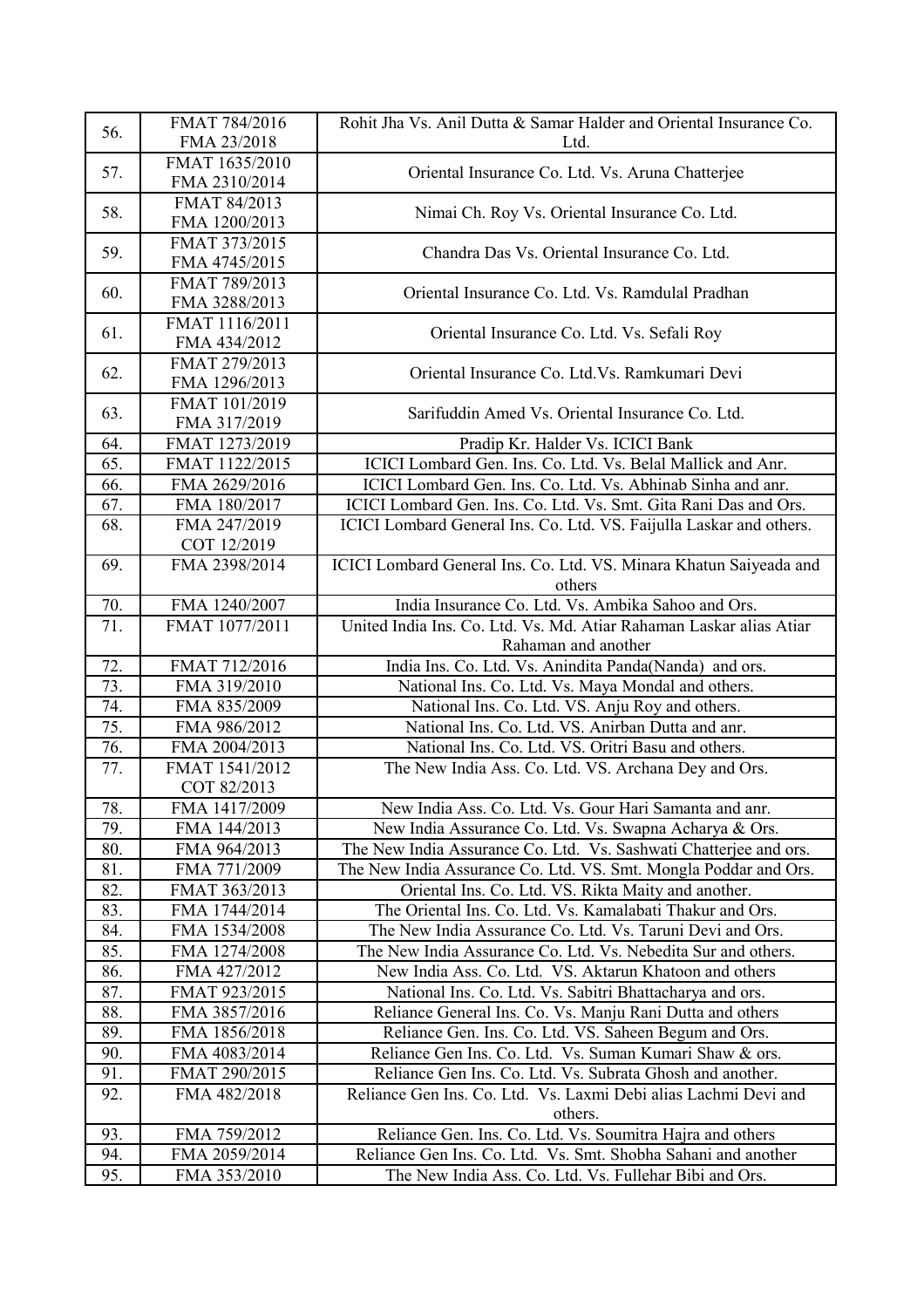| 96.  | FMAT 600/2012  | The New India Ass. Co. Ltd. VS. Parbati Charan Mondal and Anr.               |
|------|----------------|------------------------------------------------------------------------------|
| 97.  | FMA 839/2012   | The New India Ass. Co. Ltd. VS. Sankar Mondal and others.                    |
| 98.  | FMA 2049/2015  | Bajaj Allianz General Ins. Co. Ltd. Vs. Bandana Gorai & ors.                 |
| 99.  | FMA 1482/2018  | Bajaj Allianz Gen. Ins. Co.Ltd. Vs. Smt. Chinu Ray and Ors.                  |
| 100. | FMAT 1164/2017 | Bajaj Allianz General Ins. Co. Ltd. Vs. Sampa Dey and ors.                   |
| 101. | FMAT 1015/2017 | Bajaj Allianz General Ins. Co. Ltd. Vs. Rubina Mondal and Ors.               |
| 102. | FMA 755/2012   | Bajaj Allianz Gen. Ins. Co. Ltd. VS. Joydev Pramanick and another            |
| 103. | FMA 3918/2016  | Bajaj Allianz Gen. Ins. Co. Ltd. VS. Putul Patra and Ors.                    |
| 104. | FMAT 177/2018  | Bajaj Allianz Gen. Ins. Co. Ltd. Vs. Mary Bhattacharya and others.           |
|      | COT 103/2018   |                                                                              |
| 105. | FMA 673/2012   | United India Ins. Co. Ltd. Vs. Suresh Sharma and another                     |
| 106. | FMA 3743/2016  | The New India Assurance Co. Ltd. Vs. Mukulica Chakraborty and                |
|      |                | others.                                                                      |
| 107. | FMA 2910/2013  | The New India Assurance Co. Ltd. Vs. Sakina Bibi and others.                 |
| 108. | FMA 287/2010   | National Ins. Co. Ltd. VS. Arati Das and another                             |
| 109. | FMA 1529/2016  | National Ins. Co. Ltd. Vs. Debalina Chattopadhyay and Ors.                   |
| 110. | FMAT 544/2013  | Smt. Chinta Hatkar and Ors. VS. Tata AIG Gen. Ins. Co. Ltd. And anr.         |
| 111. | FMAT 46/2012   | New India Ass. Co. Ltd. VS. Kadambala Mondal and others                      |
| 112. | FMAT 617/2008  | Oriental Ins. Co. Ltd. VS. Aspia Bibi and others                             |
| 113. | FMA 1842/2014  | National Ins. Co. Ltd. Vs. Smt. Kanak Bhattacharya & anr.                    |
| 114. | FMA 1195/2011  | The Oriental Ins. Co. Ltd. Vs. Rongina Bibi and Ors.                         |
| 115. | FMA 962/2012   | National Ins. Co. Ltd. Vs. Sipra Ghosh and others                            |
| 116. | FMA 925/2012   | National Ins. Co. Ltd. VS. Biva Gharami and ors.                             |
| 117. | FMA 1433/2015  | The New India Assurance Co. Ltd. Vs. Rahima BibI and ors.                    |
| 118. | FMAT 179/2019  | National Insurance Co. Ltd. Vs. Usha Devi & Ors.                             |
| 119. | FMAT 702/2017  | National Ins. Co. Ltd. Vs. Niladri Roy and another                           |
| 120. | FMA 2885/2016  | ICICI Lombard Gen. Ins. Co. Ltd. VS. Latika Sardar and others                |
| 121. | FMA 1404/2011  | ICICI Lombard Gen. Ins. Co. Ltd. VS. Mukti Ghosh and anr.                    |
| 122. | FMA 137/2017   | ICICI Lmbard Gen. Ins. Co. Ltd. VS. Smt. Pramila Sardar and Ors.             |
| 123. | FMAT 337/2018  | Bajaj Allianz General Ins. Co. Ltd. VS. Soma Bauri and Ors.                  |
|      | COT 109/2018   |                                                                              |
| 124. | FMA1293/2012   | Binoy Krishna Bera Vs. Reliance General Insurance Co. Ltd.                   |
| 125. | FMA 439/2011   | Mamtaj Hossain Vs. Reliance General Insurance Co. Ltd.                       |
| 126. | FMA 440/2011   | Arijina Rahaman Vs. Reliance General Insurance Co. Ltd.                      |
| 127. | FMAT 776/2011  | Manoj Kr. Surolia Va. ICICI Bank                                             |
| 128. | FMAT 775/2011  | Manoj Kr. Surolia Va. ICICI Bank                                             |
| 129. | FMAT 803/2010  | Munaraddin Sardar & Anr. Vs. New India Assurance Co. Ltd.                    |
| 130. | FMAT 464/2014  | Sandhya Bera & Ors. Vs. New India Assurance Co. Ltd.                         |
| 131. | FMAT1369/2019  | Kiran Devi Vs. New India Assurance Co. Ltd.                                  |
| 132. | FMA 3395/2015  | Suniti Dangwar Vs. New India Assurance Co. Ltd.                              |
| 133. | FMA 783/2013   | Reliance General Insurance Co. Ltd. Vs. Binoy Krishna Bera                   |
| 134. | FMA 1173/2013  | Smt. Balika Sardar Vs. TATA AIG General Insurance Co. Ltd. & Anr.            |
| 135. | FMA 1094/2014  | TATA AIG General Insurance Co. Ltd. Vs. Gouranga Acharya & Ors.              |
| 136. | FMAT 356/2019  | Md. Amirul Islam Vs. Reliance General Insurance                              |
| 137. | FMAT 1038/2017 | Md. Habibar Rahaman Vs. Reliance General Insurance                           |
| 138. | FMAT 1312/2012 | Jamir Ali Vs. Reliance General Insurance                                     |
| 139. | FMAT 668/2017  | Md. Asadul Islam Vs. Reliance General Insurance                              |
| 140. | FMAT 254/2020  | Kajila Bibi Sekh & Ors. Vs. Chalamandalam M/s. General Insurance Co.<br>Ltd. |
| 141. | FMAT 1212/2019 | Malati Halder & Ors Vs. Chalamandalam M/s. General Insurance Co.<br>Ltd.     |
| 142. | FMAT 983/2015  | Manjuhara Bibi Mir & Ors. Vs. Reliance General Insurance Co. Ltd.            |
| 143. | FMAT 1223/2019 | Serina Begum Mallick & Ors. Vs. Bajaj                                        |
|      |                |                                                                              |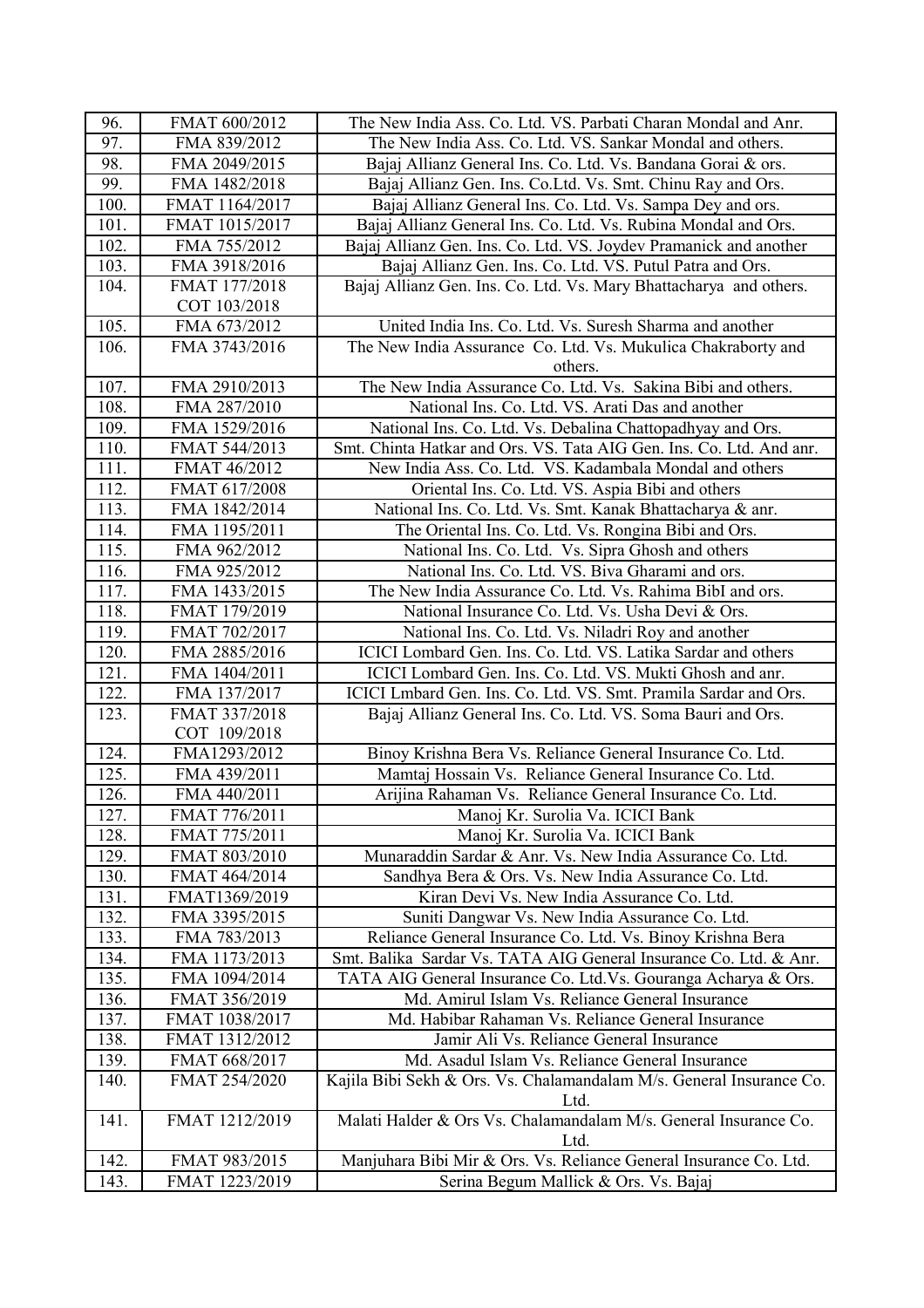| 144. | FMAT 420/2019  | Rashmani Das & Ors. Vs. New India                                   |
|------|----------------|---------------------------------------------------------------------|
| 145. | FMAT 1358/2016 | National Insurance Co. Ltd. Vs. Smt. Nilima Sarkar & Ors.           |
| 146. | FMAT 910/2018  | Sujit Biswas Vs. New India & Anr.                                   |
| 147. | FMAT 1519/2012 | National Insurance Vs. Makbul Sk.                                   |
| 148. | FMAT 914/2018  | China Halder & Ors. Vs. Reliance & Another                          |
| 149. | FMAT 1286/2019 | Sufal Hansda Vs. United India & anr.                                |
| 150. | FMAT 197/2014  | ICICI Lombard Vs. Saptami Roy                                       |
|      | FMA 1742/2014  |                                                                     |
| 151. | FMAT 601/2016  | ICICI Lombard Vs. Latika Sardar                                     |
| 152. | FMAT 393/2014  | <b>ICICI</b> Lombard Vs. Suvra Nandi Das                            |
|      | FMA 2895/2016  |                                                                     |
| 153. | FMAT891/2016   | ICICI Lombard Vs. Srimatta Promila Sardar                           |
| 154. | FMAT 472/2014  | <b>ICICI</b> Lombard Vs. Minara Khatoon                             |
| 155. | FMAT 371/2020  | National Insurance Co. Ltd. Vs. Samir Majumder @ Samiran Majumder   |
| 156. | FMAT 1207/2019 | National Insurance Co. Ltd. Vs. Usha Majumder                       |
| 157. | FMAT 833/2019  | National Insurance Co. Ltd. Vs. Samir Majumder @ Samiran Majumder   |
| 158. | FMAT 823/2019  | National Insurance Co. Ltd. Vs. Kamini Mondal                       |
| 159. | FMAT 868/2018  | National Insurance Co. Ltd. Vs. Abidhan                             |
| 160. | FMA 3498/2016  | National Insurance Co. Ltd. Vs. Anarul Islam                        |
| 161. | FMA 1926/2014  | Smt. Tetra Devi Vs. New India Assurance Co. Ltd.                    |
| 162. | FMAT 549/2017  | Shefali Roy Vs. New India Assurance Co. Ltd.                        |
| 163. | FMAT 191/2020  | Smt. Sandhya Rani Charan Vs. New India Assurance Co. Ltd.           |
| 164. | FMAT 1375/2019 | Najimuddhin Mohammad Vs. United India Insurance Co. Ltd.            |
| 165. | FMAT 267/2014  | Oriental Insurance Co. Ltd. Vs. Kamalabati Thakur                   |
| 166. | FMAT 1483/2013 | Anu Dolai Vs. Reliance General Insurance Co. Ltd.                   |
| 167. | FMAT 406/2019  | Salema Bibi Vs. Reliance General Insurance Co. Ltd.                 |
| 168. | FMAT 1146/2018 | Amirul Molla Vs. Reliance General Insurance Co. Ltd.                |
| 169. | FMAT 420/2016  | Pulak Kumar Maity Vs. Reliance General Insurance Co. Ltd.           |
| 170. | FMAT 94/2019   | Arati Guchhait Vs. Reliance General Insurance Co. Ltd.              |
| 171. | FMAT 477/2015  | Goutam Pradhan Vs. Reliance General Insurance Co. Ltd.              |
| 172. | FMA 1127/2013  | Bidyabati Kar Vs. Reliance General Insurance Co. Ltd.               |
| 173. | FMA 976/2013   | Sumita Das Vs. National Insurance Co. Ltd.                          |
| 174. | FMAT 870/2012  | Royal Sundaram Vs. Sundar Besra                                     |
| 175. | FMAT 320/2018  | Universal Shompo Insurance Co. Ltd. Vs. Sabina Khatoon & Ors.       |
| 176. | MAT 1668/2019  | Banga Laxmi Jana & Ors. Vs. Suniti Barik & Ors.                     |
|      | CAN 11390/2019 |                                                                     |
| 177. | FMA 990/2016   | Bajaj Allianze General Insurance Co. Ltd. Vs. Rakhi Mitra & Ors.    |
| 178. | FMAT 568/2015  | Samsul Haque Vs. New India Assurance Company Ltd. & Ors.            |
| 179. | FMAT 547/2019  | Rubina Khatun Vs. New India Assurance Company Ltd. & Ors.           |
| 180. | FMA 703/2010   | Tulu Das @ Deb Adhikary Vs. New India Assurance Co. Ltd. & Ors.     |
| 181. | FMA 1407/2018  | Arziya Sk. Vs. New India Assurance Co. Ltd. & Ors.                  |
| 182. | FMA 1043/2012  | The New India Assurance Co. Ltd. Vs. Bipul Roy @ Nikhil Roy         |
| 183. | FMA 3854/2016  | The Oriental Insurance Co. Ltd. Vs. Smt. Pampa Goswami & Ors.       |
| 184. | FMAT 573/2012  | Future Generally India Insurance Co. Ltd. Vs. Smt. Purnima Majumder |
|      |                | $&$ Ors.                                                            |
| 185. | FMA 3388/2014  | United India Insurance Co. Ltd. Vs. Arati Bera & Ors.               |
| 186. | FMA 203/2007   | National Insurance Co. Ltd. Vs. Minoti Maity & Ors.                 |
| 187. | FMA 4061/2014  | United India Insurance Co. Ltd. Vs. Sahida Bibi                     |
| 188. | FMA 778/2011   | Atanu Mondal & Anr. Vs. ICICI Lombard General Insurance Co. Ltd.    |
| 189. | FMAT 168/2017  | Fatema Bibi & Ors. Vs. TATA AIG & Ors.                              |
| 190. | FMAT 127/2018  | Reliance General Insurance Co. Ltd. Vs. Bhaktipada Das              |
| 191. | FMA 25/2015    | Pabash Majhi Vs. Reliance General Insurance Co. Ltd.                |
| 192. | FMAT 164/2015  | Gita Middya Vs. Reliance General Insurance Co. Ltd.                 |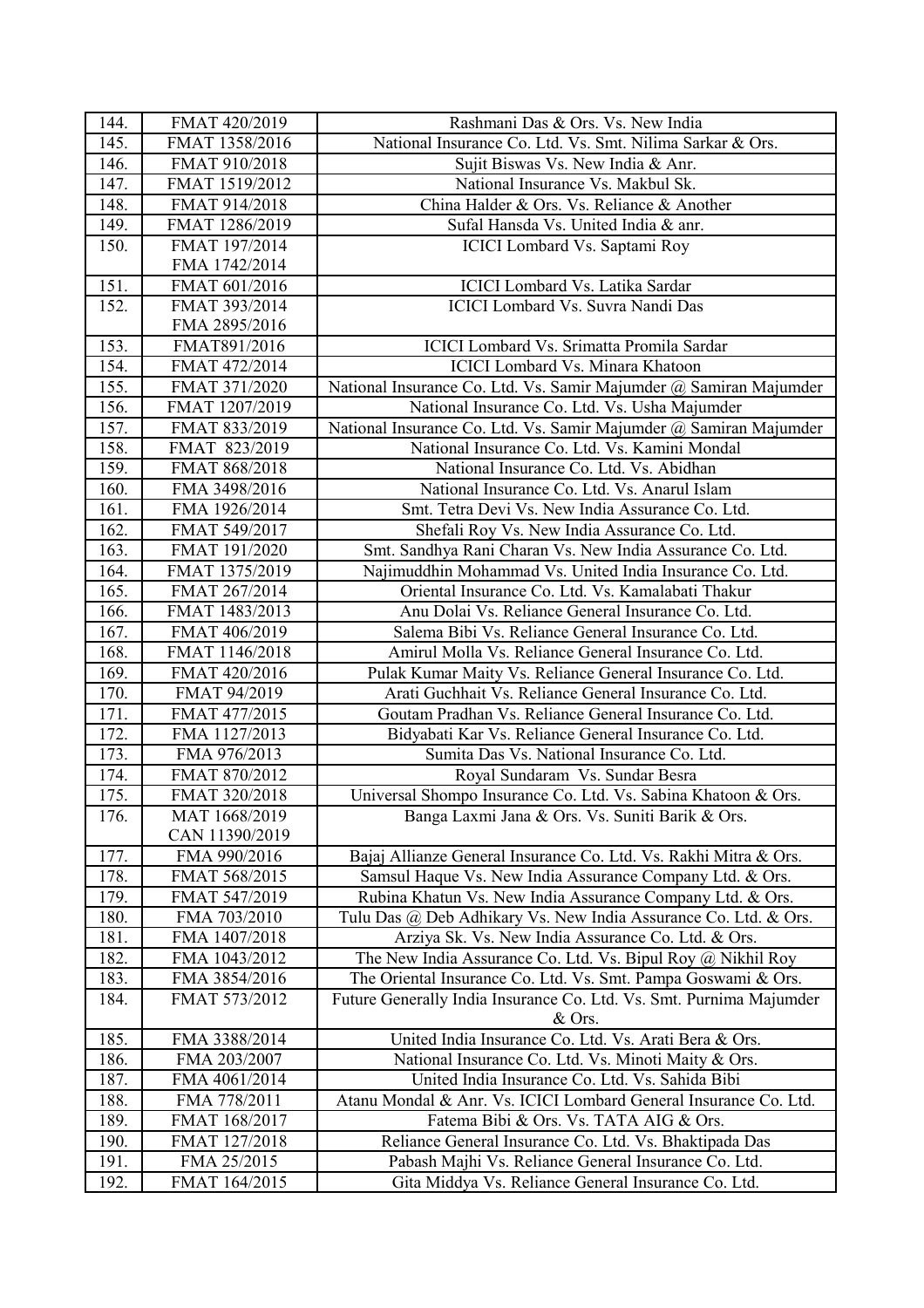| 193.         | FMA 2549/2014                     | Reliance General Insurance Co. Ltd. Vs. kakali Mistry & Ors.      |
|--------------|-----------------------------------|-------------------------------------------------------------------|
| 194.         | FMA 1156/2013                     | Md. Abdul Washid Vs. Reliance General Insurance Co. Ltd. & ors.   |
| 195.         | FMAT 469/2014                     | Aksarun Bibi & Ors. Vs. Reliance General Insurance Co. Ltd.       |
| 196.         | FMA 734/2015                      | Reliance General Insurance Co. Ltd. Vs. Sk. Asepher Ali & Anr.    |
| 197.         | FMAT 1274/2013                    | Jaba Giri Vs. Reliance General Insurance Co. Ltd.                 |
| 198.         | FMAT 1155/2017                    | Nabir Sk. @ Naburul Sk. Vs. New India Assurance Co. Ltd.          |
| 199.         | FMA 2196/2016                     | Mabiya Bibi & Ors. New India Assurance Co. Ltd.                   |
| 200.         | FMA 875/2012                      | IFFCO Tokio General Insurance Co. Ltd. Vs. Bikash Halder          |
| 201.         | FMA 321/2018                      | Magma HDI General Insurance Co. Ltd. Vs. Smt. Maika Murmu @       |
|              |                                   | Maiko Murmu & Ors.                                                |
| 202.         | FMAT 581/2012                     | United Insurance Co. Ltd. Vs. Beli Sekh & Ors.                    |
| 203.         | FMAT 1566/2009                    | National Insurance Co. Ltd. Vs. Barnali Mazumder & Ors.           |
| 204.         | FMAT 344/2018                     | Sabitri Modak Vs. New India Assurance                             |
| 205.         | FMAT 1294/2019                    | Pratima Das Vs. New India Assurance                               |
| 206.         | FMAT 301/2018                     | Bulti Saha Vs. New India Assurance                                |
| 207.         | FMAT 701/2018                     | Prem Kumar Paswan Vs. New India Assurance                         |
| 208.         | FMAT 209/2013                     | Subal Mahajan Vs. New India Assurance                             |
| 209.         | FMAT 235/2014                     | Shila Bibi Vs. New India Assurance                                |
| 210.         | FMAT 527/2017                     | Sumitra Roy Vs. New India Assurance                               |
| 211.         | FMAT 1028/2013                    | Shriram General Insurance Co. Ltd. Vs. Seikh Samsuddin & Ors.     |
| 212.         | WP 2805(w)/2020                   | Electrosteel Casting Pvt Ltd. Vs. WBSEDCL                         |
| 213.         | WP 21240(w)/2019                  | NRS Cold Storage Pvt Ltd. Vs. WBSEDCl                             |
| 214.         | WP 22720(w)/2019                  | Lakshmi Mata Heemghar Pvt Ltd. Vs. WBSEDCL                        |
| 215.         | WP 4601(w)/2018                   | Sk Mahiuddin Vs. WBSEDCL                                          |
| 216.         | WP 6575(w)/2018                   | Prasanta Ghorai & Ors. Vs. WBSEDCL                                |
| 217.         | WP 7703(w)/2018                   | Sujit Kr. Bera Vs. WBSEDCL                                        |
| 218.         | WP 13412(w)/2018                  | Radhakanta Pakhira Vs. WBSEDCL                                    |
| 219.         | WP 22016(w)/2018                  | Munshi Jahangir Hossain Vs. WBSEDCL                               |
| 220.         | WP 25291(w)/2015                  | Chandrama Singh & Ors. Vs. Pijush Goswami (SDO & Certificate      |
|              | CPAN 1385/2016                    | Officer North 24-pgns barrackpore)                                |
| 221.         | WP 4972(w)/2016                   | Ganesh Shaw & Ors. Vs. Pijush Goswami (SDO & Certificate Officer  |
|              | CPAN 585/2017                     | North 24-pgns barrackpore)                                        |
| 222.         | WP 12580(w)/2016                  | Shankar Shaw & Ors. Vs. Pijush Goswami (SDO & Certificate Officer |
|              |                                   | North 24-pgns barrackpore)                                        |
| 223.         | WP 29768(w)/2015<br>CAN 7960/2018 | Sheo Shankar Sharma Vs. State of West Bengal                      |
| 224.         | WP 21218(w)/2006                  | Md. Ishaque Vs. CESC Ltd. & Ors.                                  |
| 225.         | WP 21505(w)/2006                  | Fatma Khatoon Vs. CESC Ltd. & Ors.                                |
| 226.         | WP 21629(w)/2006                  | Imarul Haque Vs. CESC Ltd. & Ors.                                 |
| 227.         | WP 21407(w)/2006                  | Suresh Shaw Vs. CESC Ltd. & Ors.                                  |
| 228.         | WP 22872(w)/2006                  | Aurangzeeb Elahi Vs. CESC Ltd. & Ors.                             |
| 229.         | WP 17835(w)/2012                  | Associated Rubber Works & Anr. Vs. CESC Ltd. & Ors.               |
| 230.         | WP 8697(w)/2008                   | Dolphin Plastics Vs. CESC Ltd. & Ors.                             |
| 231.         | WP 4389(w)/2006                   | Akbal Ansari Vs. CESC Ltd. & Ors.                                 |
| 232.         | WP 6177(w)/2012                   | Ram Dayal Ram Vs. CESC Ltd. & Ors.                                |
| 233.         | WP $426(w)/2010$                  | Musst Sardar Begum Vs. CESC Ltd. & Ors.                           |
|              |                                   | Arun Kumar Jaiswal Vs. CESC Ltd. & Ors.                           |
| 234.         | WP 32019(w)/2009                  |                                                                   |
| 235.         | WP 15103(w)/2006                  | Shah Wasiuddin Ahned Vs. CESC Ltd. & Ors.                         |
| 236.<br>237. | WP 25114(W)/2012                  | Biswajit Das Vs. ICICI Bank                                       |
|              | WP 14023(W)/2011                  | Manju Dey Vs. State of West Bengal & Ors.                         |
| 238.         | WP 12643(W)/2007                  | Piyali Mitra Vs. ICICI Bank                                       |
| 239.         | WP 30350(W)/2008                  | Jitendra Singh Vs. Union of India & Ors.                          |
| 240.         | WP 6142(W)/2008                   | Dulal Kundu Vs. ICICI Bank                                        |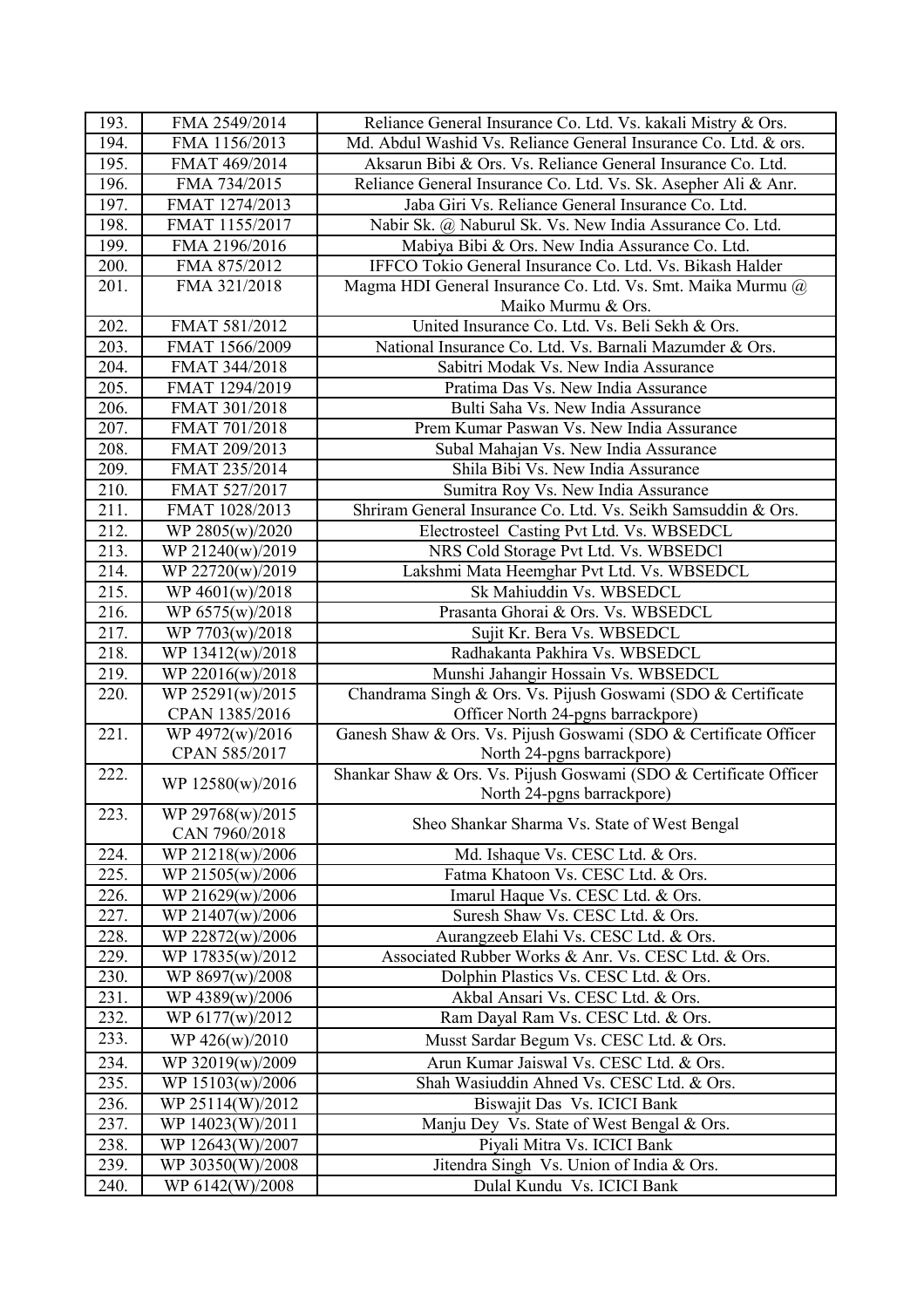| 241. | WP 4069 (W)/2008                  | Dinabandhu Mukherjee Vs. ICICI Bank                                                                               |
|------|-----------------------------------|-------------------------------------------------------------------------------------------------------------------|
|      |                                   | Uttam Kumar Giri Vs. Asset Reconstruction Company (India) Ltd. &                                                  |
| 242. | WP 17308(W)/2014                  | Ors.                                                                                                              |
| 243. | WP 34464(W)/2013                  | Sarada Prasad Ray Vs. Authorised Officer, ICICI Bank Ltd.                                                         |
| 244. | CO 1855/2015                      | Tapan Tanay Halder Vs. ICICI Bank                                                                                 |
| 245. | WP 11295(W)/2017                  | Sri Nepal Chandra Banerjee Vs. The District Magistrate and others.                                                |
| 246. | CO/4200/2017                      | Sri Himdadri Kumar Maitra & Another Vs. Mrs. Chanda Kochhar &<br>Ors.                                             |
| 247. | CO/4199/2017                      | Sri Himdadri Kumar Maitra & Another Vs. The Manager, Arcil Arms<br>Ltd. & Ors.                                    |
| 248. | WP 2779W/2020                     | Diyendu Bera Vs. ICICI Bank                                                                                       |
| 249. | WP 927(W)/2020                    | Sugata Roy Vs. ICICI Bank                                                                                         |
| 250. | WP 3410 W/2020                    | Akash Ruia Vs. ICICI Bank                                                                                         |
| 251. | C.S. No. 309 of 2015              | Gassin Pierre Pvt. Ltd. Vs. ICICI Bank                                                                            |
| 252. | C.S. No. 71 of 2018               | Virgin Creation Vs. ICICI Bank Ltd. & Anr.                                                                        |
|      | With GA 3096/18                   |                                                                                                                   |
| 253. | C.S. 103 of 2017                  | UIC Udyog Limited Vs. ICICI Bank                                                                                  |
| 254. | W.P 18793(W)/2015                 | Md. Nasir Ahmed. Vs. State of W. B. & ors.                                                                        |
| 255. | WP 24529 (W)/2014                 | Biplab Das Vs. ICICI Bank                                                                                         |
| 256. | W.P. 6688(W) of 2019              | M/s. Kaushik Global Logistics Limited & Ors. Vs. The Director,<br>Enforcement Directorate (Eastern Region) & Ors. |
| 257. | C.S. 350 of 2014                  | Hooghly Alloy and Steels Pvt. Ltd. Vs. AXIS Bank Ltd. & Ors.                                                      |
| 258. | W.P 34216(W)/2014                 | Kailash Rai vs. The State of West Bengal and Ors                                                                  |
| 259. | WP 5760 (W)/2010                  | Biswajit Saha & Ors. Vs. ICICI Bank                                                                               |
| 260. | WP 144 /2020                      | Shiwa Shaw Vs. ICICI Bank                                                                                         |
| 261. | CRR No. 2615/2009                 | Manas Mondal Vs. ICICI Bank                                                                                       |
| 262. | WP 18503(W)/2015<br>CAN 3520/2019 | Bablu Roy & Anr. Vs. State of West Bengal & Ors.                                                                  |
| 263. | FMA 1499/2008                     |                                                                                                                   |
|      | With                              | Brojo Gopal Saha Vs. Sri Sri Iswar Radha Madhab Jaw Bigraha<br>represented by Pasupati Srimani ShebaiT & Anr.     |
|      | FMA 1500/2008                     |                                                                                                                   |
| 264. | WP 9019(w)/2011                   | Sham Bari & Ors. Vs. CESC Ltd. & Ors.                                                                             |
| 265. | WP 24403(w)/2008                  | Kazi Nazrul Huda Vs. CESC Ltd. & Ors.                                                                             |
| 266. | WP 11997(w)/2011                  | Probhas Sadhukhan Vs. CESC Ltd. & Ors.                                                                            |
| 267. | WP 12747(w)/2001                  | Super Forgings & Steel Ltd. & Anr. Vs. WBSEB & Anr.                                                               |
| 268. | COT 41/2012                       | Sonali Sanyal Vs. Bajaj Allianze General Insurance Co. Ltd. & Anr.                                                |
| 269. | FMAT 203/2011                     | Gouramga Biswas & Anr. Vs. United India Insurance Co. Ltd. & Anr.                                                 |
| 270. | WP 26267(w)/2014                  | Bahadur Sah Vs. CESC Ltd. & Ors.                                                                                  |
| 271. | FMA 531/2017                      | National Insurance Co. Ltd. Vs. Md. Ayan Shah & Anr.                                                              |
| 272. | FMA 628/2006                      | United India Insurance Co. Ltd. Vs. Shubhoneeta Mukherjee & Anr.                                                  |
| 273. | FMAT 52/2014                      | The Oriental Insurance Co. Ltd. Vs. Gangamoni Bar $\omega$ Ganga Bar &<br>Ors.                                    |
| 274. | WP 5997/2014                      | Dipali Mallick Vs. CESC Ltd. & Ors.                                                                               |
| 275. | WP 26192(w)/2013                  | Raj Kumar Gupta Vs. CESC Ltd. & Ors.                                                                              |
| 276. | WP 32019(w)/2008                  | Arun Kumar Jaiswal Vs. Government of West Bengal & Ors.                                                           |
|      |                                   | Hindusthan Engineering & Industries Ltd. & Anr. Vs. State of West                                                 |
| 277. | WP 241(w)/2016                    | Bengal & Ors.                                                                                                     |
|      | CP 159/2011                       |                                                                                                                   |
| 278. | CA 832/2011                       | M/S Dunlop India Ltd. Vs. SBI Global Factors Ltd.                                                                 |
| 279. | CA 852/2011<br>FMA 65/2017        |                                                                                                                   |
|      |                                   | National Insurance Co. Ltd. Vs Siddique Hossain & Anr.                                                            |